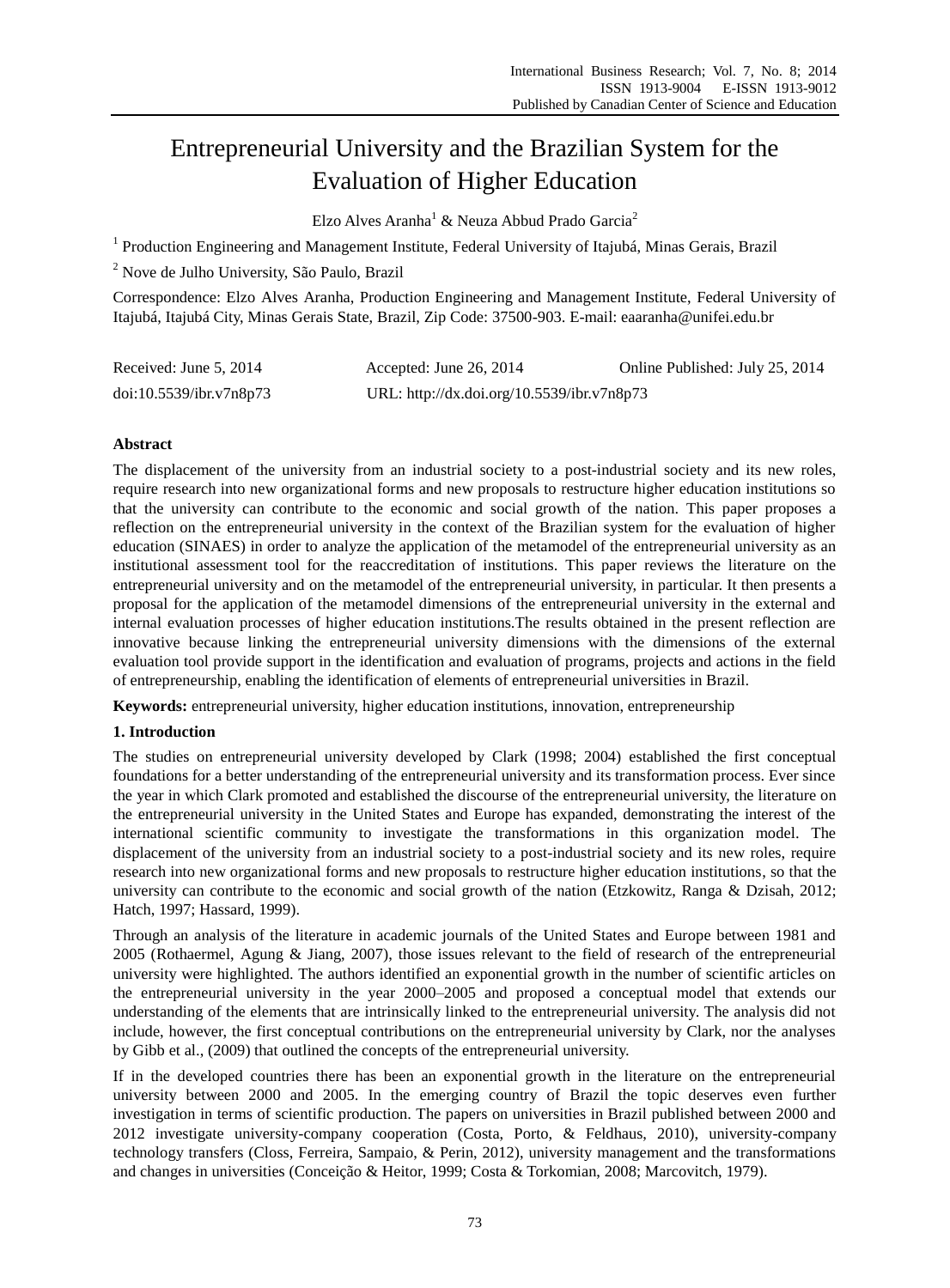The various existing analytical models in the international literature provide support for the understanding of fragments of the entrepreneurial university and the combinations of these different ways to understanding produce a wealth of complex outlooks on this type of organization, using various theories of organization (Clark 1998; 2004; Etzkowitz, 1998; Etzkowitz, Webster, Gebhardt & Terra, 2000; Kirby, 2006; Rothaermel et al., 2007). The conceptual models of the entrepreneurial university identified in the literature based on theoretical-empirical observations, contribute to a theoretical deepening of the field, since each one of them mentions the elements that represent the entrepreneurial university in some way or another. However, these representation models of the entrepreneurial university in the literature provide elements both from the point of view of convergence as from non-convergence. The conceptual models could be completed by providing a better understanding of the entrepreneurial university. To develop a preliminary concept of the entrepreneurial university and its key issues, it is necessary to identify the various models that are scattered and fragmented in the literature (Aranha & Garcia, 2014).

Aranha and Garcia (2014) have identified a set of dimensions of the entrepreneurial university for a postmodern society. The integrated metamodel based on the literature of these authors, who managed to highlight other representations in the literature, since they gather and synthesize the main components that make up the entrepreneurial university, allowing an approach that is a little more faithful regarding the capacity for understanding and analyzing the underlying conceptual artifacts that involves this object. The metamodel is based on a postmodern perspective, which involves deconstruction, critical theorization of the practice and reflection.

Another key point that deserves to be highlighted is the dialog on the entrepreneurial university that has taken place within the Brazilian system for the evaluation of higher education (Planalto Legislation Archives, 2004). The absence of internal and external indicators for evaluating higher education institutions in Brazil in the tool of the Brazilian system for the evaluation of higher education (SINAES) that includes elements of the entrepreneurial university is restricted to: (i) identifying and evaluating whether the higher education institution (HEI) adopts entrepreneurial programs, projects and actions; or (ii) whether it is on the trajectory to stimulate the culture of entrepreneurship or even; (iii) whether it is on a path to deploy strategies that will lead to the entrepreneurial university.

This paper proposes a reflection on the entrepreneurial university in the context of the Brazilian system for the evaluation of higher education (SINAES) in order to analyze the application of the metamodel of the entrepreneurial university as an institutional assessment tool for the reaccreditation of institutions. This paper reviews the literature on the entrepreneurial university and on the metamodel of the entrepreneurial university developed by Aranha and Garcia (2014), in particular. It then presents a proposal for the implementation and operation of the metamodel dimensions of the entrepreneurial university in the external and internal evaluation processes of higher education institutions.

## **2. Methods and Procedures**

The reflexive methodology of Alvesson and Sköldberg (2000) guided this exploratory and qualitative study. The reflection should be seen as the researcher's own interpretation, i.e. the ability to look from his own perspective, in addition to the self-critical ability regarding his authority as an interpreter and as an author. For this research, therefore, the reflexive methodology consists of two axes: interpretation, where the empirical data is analyzed, and reflection on the interpretation made in the previous axis. In the first step of this study, the literature on the entrepreneurial university was reviewed, especially on the metamodel of the entrepreneurial university. The displacement of the university from an industrial society to a post-industrial society and its new roles requires research into its new organizational forms and new proposals to restructure higher education institutions. And while in developed countries there has been exponential growth in the literature on the entrepreneurial university, in Brazil the academic production is still just beginning. Here the categories and keywords were defined, such as the search criteria: entrepreneurial university and creation shared value. Subsequently, printed and electronic Brazilian journals on administration were consulted. At the international level, the journal database from CAPES was searched. The second step consisted in processing the elements with the necessary significance level for interpretation, which was based on content analysis (Bardin, 1997), a technique that has been adopted for the treatment of data. We identified what was being said about a certain dimension of the metamodel of the entrepreneurial university, because the content analysis refers to a set of procedures that aim to the gather content so as to enable inferences related to the conditions of information production and reception. In the third step, the application and operation of the metamodel dimensions of the university in the external evaluation tool for the reaccreditation of Brazilian higher education institutions were analyzed.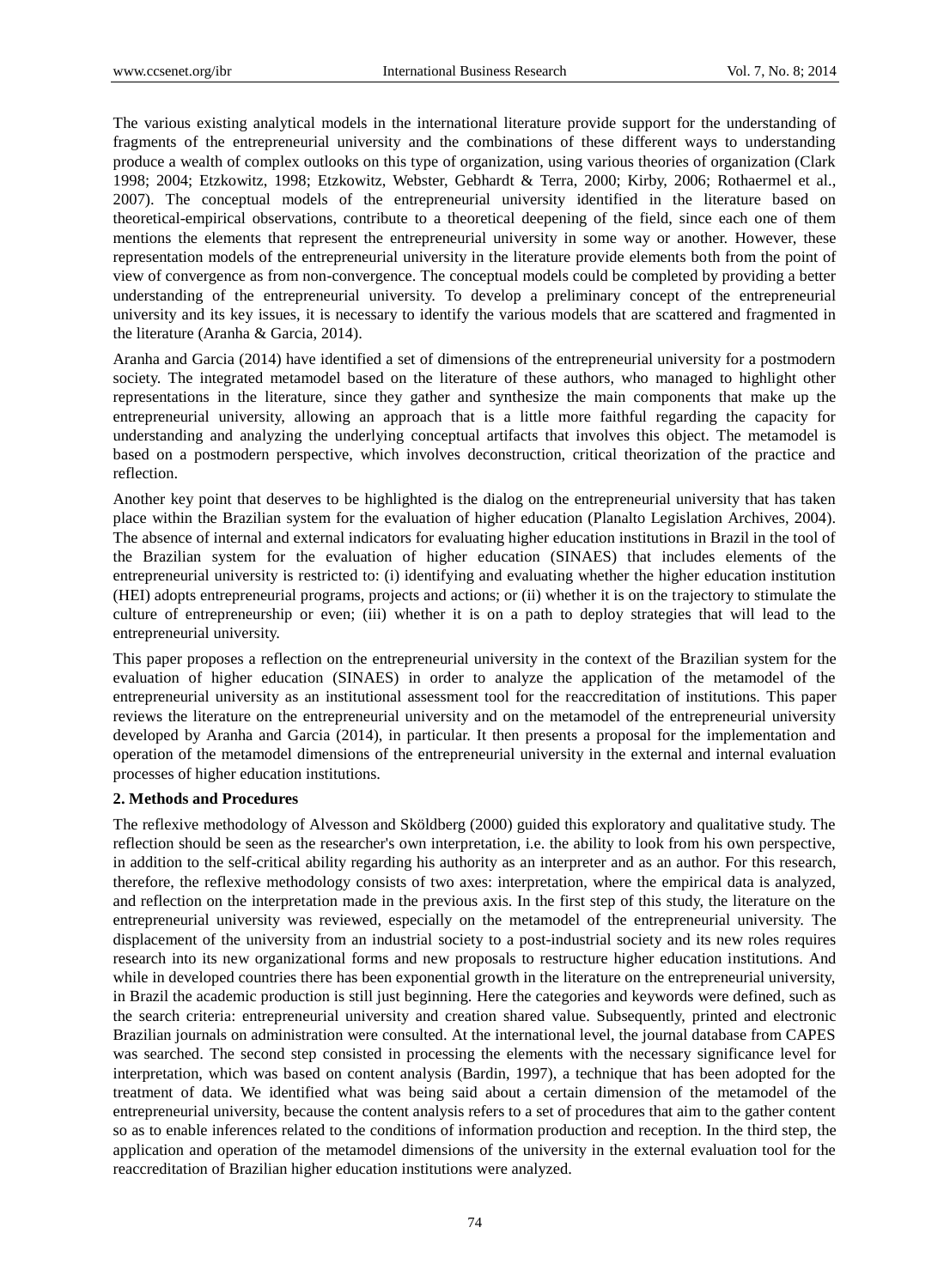In the third step, the external evaluation tool for the reaccreditation of Brazilian Higher Education Institutions were analyzed in order to identify the points of convergence and divergence with the metamodel of the entrepreneurial university. This tool was approved by the Education National Council and by the Ministry of Education and is available on the website of the Brazilian federal government (Inep Legislation Archives, 2010). The tool is used by the *Instituto Nacional de Estudos e Pesquisas Educacionais Anísio Teixeira*, (INEP Anísio Teixeira National Institute of Educational Studies and Research), an organ of the federal government responsible for entire external institutional assessment in Brazil, in addition to being responsible for managing the external institutional evaluators.

As fourth and last step the information was consolidated in a table considering the results obtained in the previous step, with the dimensions and indicators of the external assessment tool and connections with the dimensions of the entrepreneurial university metamodel. Subsequently, by using the elements of the constructed table, the application and operation of the metamodel dimensions of the university in the external evaluation tool for the reaccreditation of Brazilian higher education institutions were analyzed.

#### **3. Review of the Literature on the Entrepreneurial University**

In his analysis of five European universities that were undergoing change, Clark (1998; 2004) identified five universities that were becoming more adaptive to the demands of the external environment by adopting the main entrepreneurial steps to promote changes in organizations. These entrepreneurial steps lead organizations towards the deployment of the entrepreneurial university. Among these steps, a committed university core and the diversification of sources of income stand out.

The entrepreneurial university model developed by Etzkowitz (1998; 2004) rests on the concept of the triple helix that emphasizes innovation as one of the driving vectors of the government-university-industry relations. According to Etzkowitz (1998; 2004), the postmodern university has been swept up by the whirlwind of the second academic revolution, which is based on entrepreneurship. The first academic revolution began around 1950 and incorporated research to the mission of the university. The missions of teaching and research began to shape the university of this first revolution. The second revolution, however, is marked by the incorporation of the combination of economic and social development to the new mission of the entrepreneurial university (Etzkowitz, 2001).

The new mission of the university leads to the deployment of a set of internal measures in the university community. Among these, raising the awareness and involvement of teachers, students and managers for the discovery of new opportunities to apply innovative scientific knowledge outside the university walls, stands out. Projects and actions aiming economic and social development require the participation of agents and actors in the vicinity of the university, who now will establish new relationships with the university. The concept of economic and social development is emphasized in Etzkowitz' entrepreneurial university model, which consists of five elements, namely: capitalization, interdependence, independence, hybridization and reflexivity, all articulated and integrated among themselves, inserted into the university's processes, management and trajectory (Etzkowitz, Mello & Almeida, 2005).

## *3.1 The Taxonomy and Adaptation of the Entrepreneurial University*

Rothaermel et al. (2007) analyzed the literature in 28 academic journals of the United States and Europe between 1981 and 2005, by which they sought to make clear which issues were relevant to the field of research of the entrepreneurial university. The authors proposed a conceptual model to extend our understanding of the elements that are intrinsically linked to the entrepreneurial university, supported by four main fields of studies identified in the literature review, namely: (i) the research university, (ii) the productivity of technology transfer offices, (iii) the creation of new businesses and (iv) the environmental context, including networks of innovation. Rothaermel's analysis is interesting because it proposes a taxonomy for the literature on the entrepreneurial university in order to create connections and interfaces with the internal and external aspects of the university as a whole and a research agenda for the field. The analysis did not include, however, the first conceptual contributions on the entrepreneurial university of Clark, nor the analyses by Gibb that outlined the concepts of the entrepreneurial university. Each one of the four elements constitutes Rothaermel et al.'s model for the entrepreneurial university, i.e. the research university, the productivity of technology transfer offices, the creation of new businesses and the environmental context including innovation networks are constitutive components, aspects linked to entrepreneurial activity that must be addressed.

The proposal for the creation of an entrepreneurial university by Kirby (2006) is guided by the implementation of strategic measures to stimulate entrepreneurship. Each of the eight strategic actions, which include commitment, incorporation, implementation, communication, encouragement and support, recognition and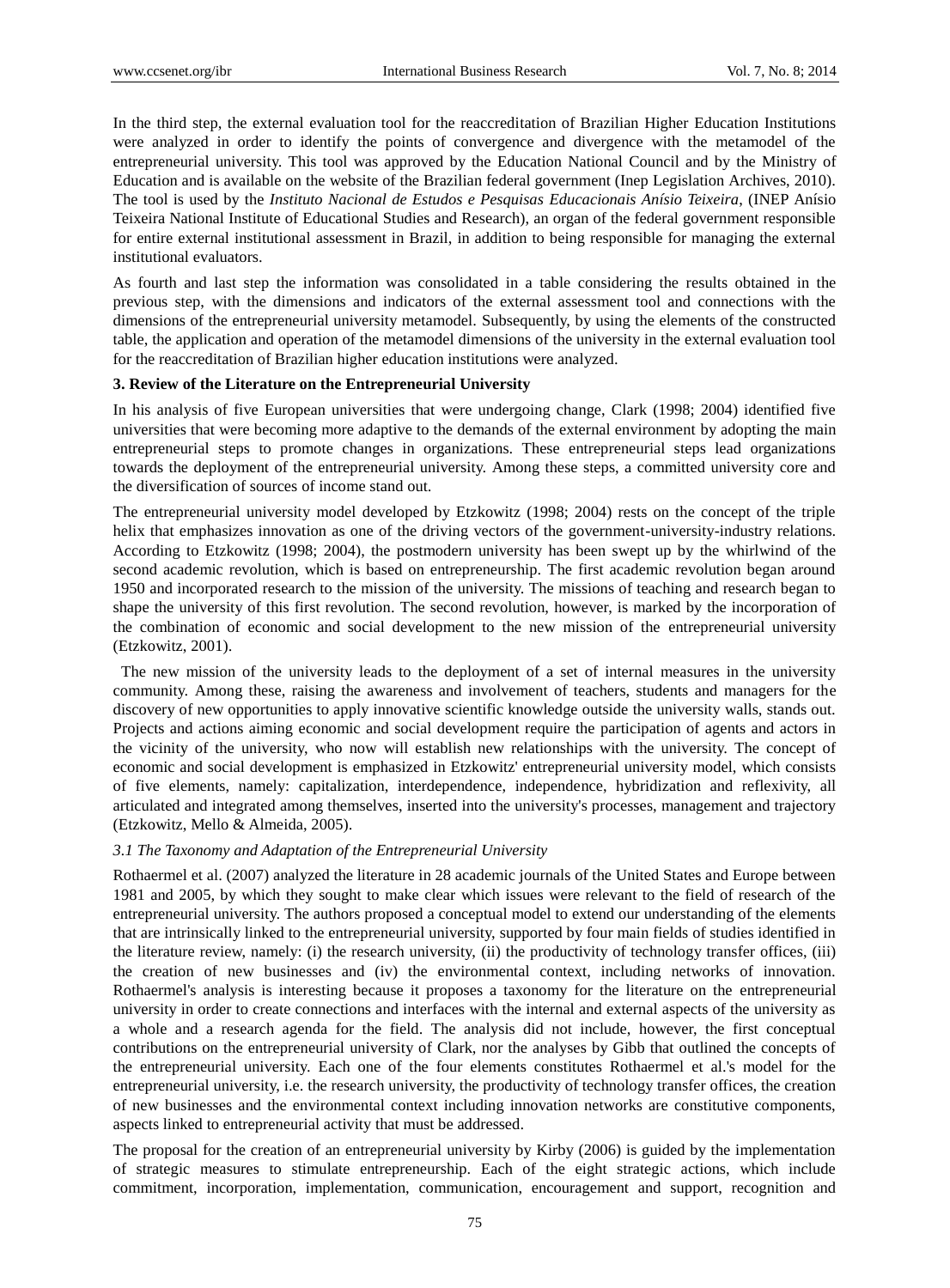reward, organization and promotion, establish the activities that must be performed at the university for the creation of the entrepreneurial university. The strategic action of commitment involves the strategic management of the university regarding the implementation of a entrepreneurial organization model, while incorporation is linked to the implementation of activities that encourage entrepreneurship at all levels of the university. Implementation means drafting the action plan and monitoring it at all levels involved. Communication involves activities for the publication and spread of entrepreneurship. The university must provide material resources and supporting infrastructure (entrepreneurship laboratories, pre-incubation, incubation, science and technology parks, environments to raise angel capital investments and other mechanisms and tools to support entrepreneurship). The strategic action of recognition and reward provides for the existence of programs and projects that encourage career development, compensation and the sharing of equity. The strategic action of organization should implement interdisciplinary research activities and deploy the multidisciplinary entrepreneurship center, educational partnerships and other mechanisms. The strategic action of promotion involves entrepreneurial competitions, such as business plan and case study competitions.

### *3.2 The Metamodel of the Entrepreneurial University*

The metamodel of the entrepreneurial university developed by Aranha and Garcia (2014) was basead on interpretations of the literature and the frameworks by Clark (1998; 2004), Etzkowitz (1998; 2004), Rothaermel et al. 2007), Kirby (2006) and Filion (1993; 1999), in particular. The dimensions of the metamodel are: (i) entrepreneurial vision, committed strategic leadership, generation of innovative knowledge, capitalization of innovative knowledge, economic and social development of the region and an integrated entrepreneurial culture.

In our metamodel for the entrepreneurial university, the entrepreneurial vision dimension is linked to notions of the projected image and mission (Fillion 1993; 1999). The concept of projecting an image in the future represents the entrepreneurial university as an organization as part of the entrepreneurship paradigm in all its functions and operations, promotes internal changes and ruptures in order to adapt to the tensions arising from the environment and looks for the flexibility and efficiency through new structures of authority and ways of allocating resources. The mission concept represents not only the teaching and research functions, but also the economic, social and cultural development as the third mission of the university.

Committed strategic leadership, as represented by the dean's office, works as a sort of organizing, radiating and strategic element of the transforming projects and actions that are at the heart of the other elements of the model. Committed strategic leadership triggers commitment at all levels of the organization to achieve organizational innovation based on entrepreneurship, seeking to position the university so it can be able to respond with more agility and high performance to the demands of its external environment, creating, capturing and sustaining shared value between the various actors in its vicinity.

The entrepreneurial university should place emphasis on basic and applied research with the ability to generate intensive, and not just incremental, innovative knowledge, but also on ruptures, proposing to introduce incentive policies and strategies for intensive, continuous and permanent research and development. The innovative knowledge generation dimension includes the notion that the knowledge generated must necessarily be used inside and outside the university. Inside, the knowledge should be used to improve programs, projects and actions of the university, such as the restructuring of undergraduate and graduate programs, entrepreneurial skill trainings, new teaching-learning strategies, reformulation of the curriculum and other educational measures. Outside the university, innovative knowledge can be used to promote economic, social and cultural development, generating benefits for the region through the creation of new companies, technology parks and favoring the implementation of an innovative ecosystem. The entrepreneurial university will only become an agent of economic and social change in the region if it's able to generate and apply innovative knowledge that requires major investments in research and development.

The fourth dimension is capitalization of innovative knowledge. It represents the transfer of the knowledge generated at the university to organizations and companies, such as product, process, service and technology innovation, contributing on the one hand to the expansion of sources of revenue for the university and, on the other, to the economic and social development of the region.

The inclusion of the economic and social development of the region in the proposed model explains and demonstrates the new role that the university must take, that is, the challenge that it faces on at least two fronts, namely: (a) on the level of awareness and incentive to the various academic units regarding the new mission of the economic and social development of the region; (b) at the level of design and formulation of the economic and social development project for the region, involving the participation of various agents, industry and the government. The university should establish the connections and interfaces so that the generation and application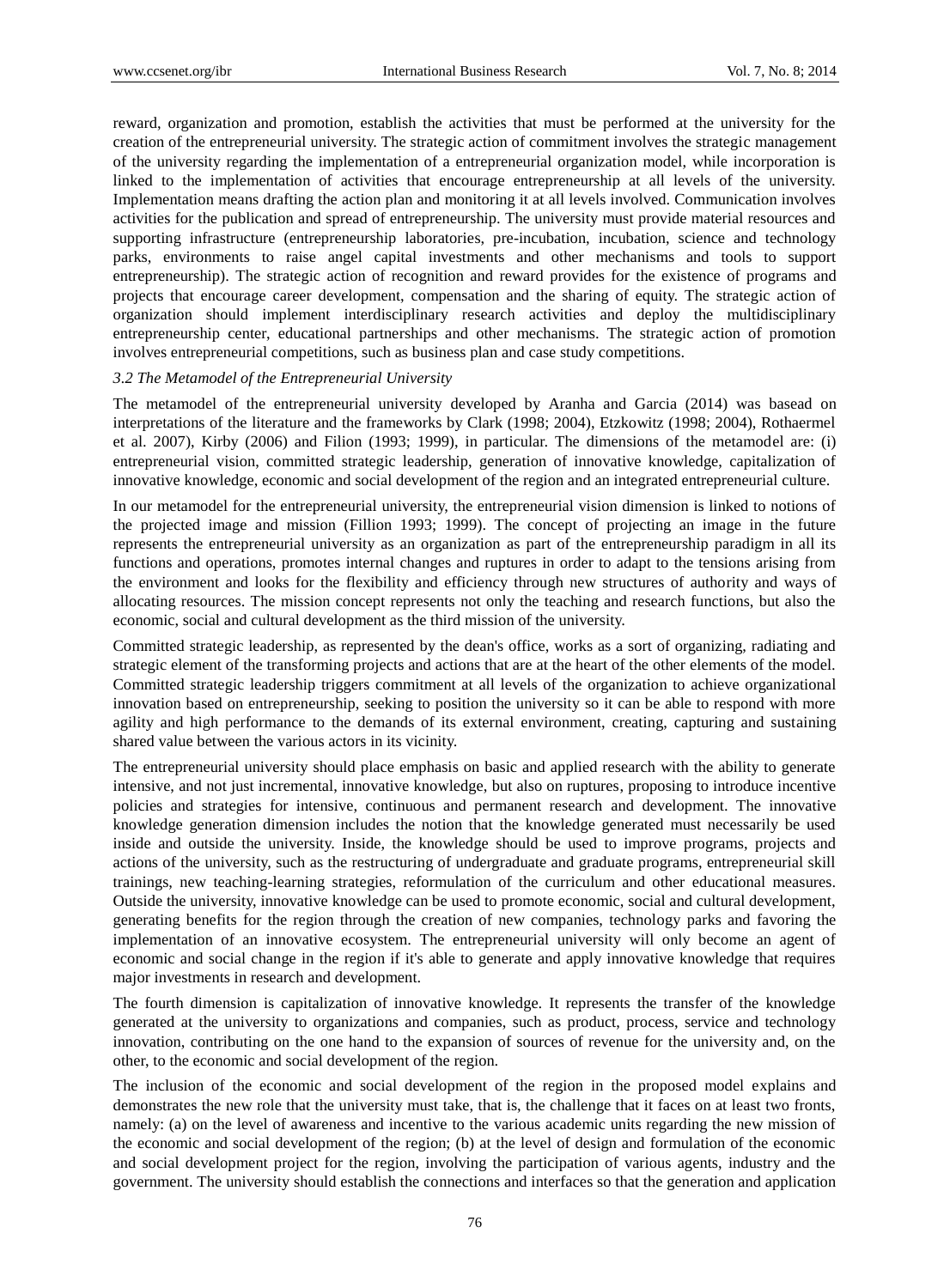of knowledge can induce the transformation of the regional economy into a knowledge economy. The economic and social development project to be designed rests on the notion of creating shared value and opens up a new perspective between the various agents in the region in the sense that it establishes the driving vectors of the process of creating, capturing and sustaining collaborative and shared value.

The several attributes that outline the entrepreneur highlighted by Dougherty (1999), Gibb (2002), Filion (1993; 1999) and Schumpeter (1934; 1942) make clear that there is set of skills that distinguishes entrepreneurs from non-entrepreneurs. *Weltanschauung,* one of the elements that is included in the entrepreneurial metamodel by Filion, is a German word linked to the concept of world view. *Weltanschauung* is closely linked with the framework of beliefs, ideas, values, emotions and morals that shape an individual through his cognitive perceptions in relation to the objects of the world and how he fits and is related to these objects. This concept enables a distinction between entrepreneurial and non-entrepreneurial individuals. An individual can have a receptive or resistant *weltanschauung* towards entrepreneurship. In the entrepreneurial university, the dissemination of entrepreneurship at all levels of the university, not only in academic departments, but also in the sectors supporting the end-activities (teaching, research and extension), should be a permanent and continuous, mainly in the sense of raising the awareness of individuals in order to change their *weltanschauung* and establish connections with the academic and administrative practices.

Brazilian universities have been disseminating entrepreneurship in undergraduate, graduate, research and outreach programs. Most entrepreneurship measures are associated with the opening of new ventures and leave aside the perspective of entrepreneurial education, which consists in the development of entrepreneurial skills that can also be employed in existing companies. The inclusion of entrepreneurship in the training programs for the staff working in the administrative and supporting units is still in its infancy in Brazil.

## **4. Application of the Metamodel Dimensions of the Entrepreneurial University to the External Evaluation**

Brazilian legislation (Planalto Legislation Archives, 2004) establishes that the evaluation of higher education institutions (HEI) has two modalities. First, a self-assessment is carried out internally by an institutional evaluation commission called internal institutional evaluation commission (IEC). And second, an external evaluation is performed by committees appointed by the *Instituto Nacional de Estudos e Pesquisas Educacionais Anísio Teixeira*, (INEP Anísio Teixeira National Institute of Educational Studies and Research). The external institutional assessment is realized for accreditation and reaccreditation. This section is dedicated to examining the metamodel dimensions of the entrepreneurial university as a tool for the external institutional evaluation process for the reaccreditation of the institution. The external evaluation tool used in our analysis is the one utilized by INEP until January 2014. After this date the Ministry of Education of the Brazil (MEC) approved a new tool. When a HEI is accredited by the Ministry of Education, whether this is a Faculty, University Center or University, a maximum time limit is established for its institutional functioning. The reaccreditation process is started with the HEI reaccreditation protocol of the MEC and with the designation by the INEP of an external institutional evaluation committee made up of professors with strong experience in academic management and institutional assessment. The external committee visits the HEI and drafts a report in accordance with the dimensions and existing indicators of the external evaluation tool. Tables 1, 2, 3 and 4 show the dimensions and indicators that are assessed by the external committee with the score of 1 to 5. The entrepreneurial university dimensions were associated with the dimensions of the external evaluation tool for reaccreditation.

| External Institutional Evaluation Tool                                                |                                                                         | Entrepreneurial<br>Dimensions<br>the<br>of |
|---------------------------------------------------------------------------------------|-------------------------------------------------------------------------|--------------------------------------------|
| <b>Dimensions</b>                                                                     | <b>Indicators</b>                                                       | University                                 |
| 1.                                                                                    | 1.1 Implementation of the IDP considering the projected targets and     | Entrepreneurial Vision                     |
| Mission and                                                                           | institutional actions, the structure and the administrative procedures. | Generation of innovative knowledge         |
| Institutional<br>1.2 Articulation between the IDP<br>and the institutional evaluation | Capitalization of innovative knowledge                                  |                                            |
| Development<br>$Plan$ (IDP)                                                           | processes (self-evaluation and external evaluations)                    | Cultural<br>Social<br>Economic.<br>and     |
|                                                                                       |                                                                         | Development of the Region                  |
|                                                                                       |                                                                         | Integrated Entrepreneurial Culture         |

Table 1. External evaluation (dimensions 1, 2) and dimensions of the entrepreneurial university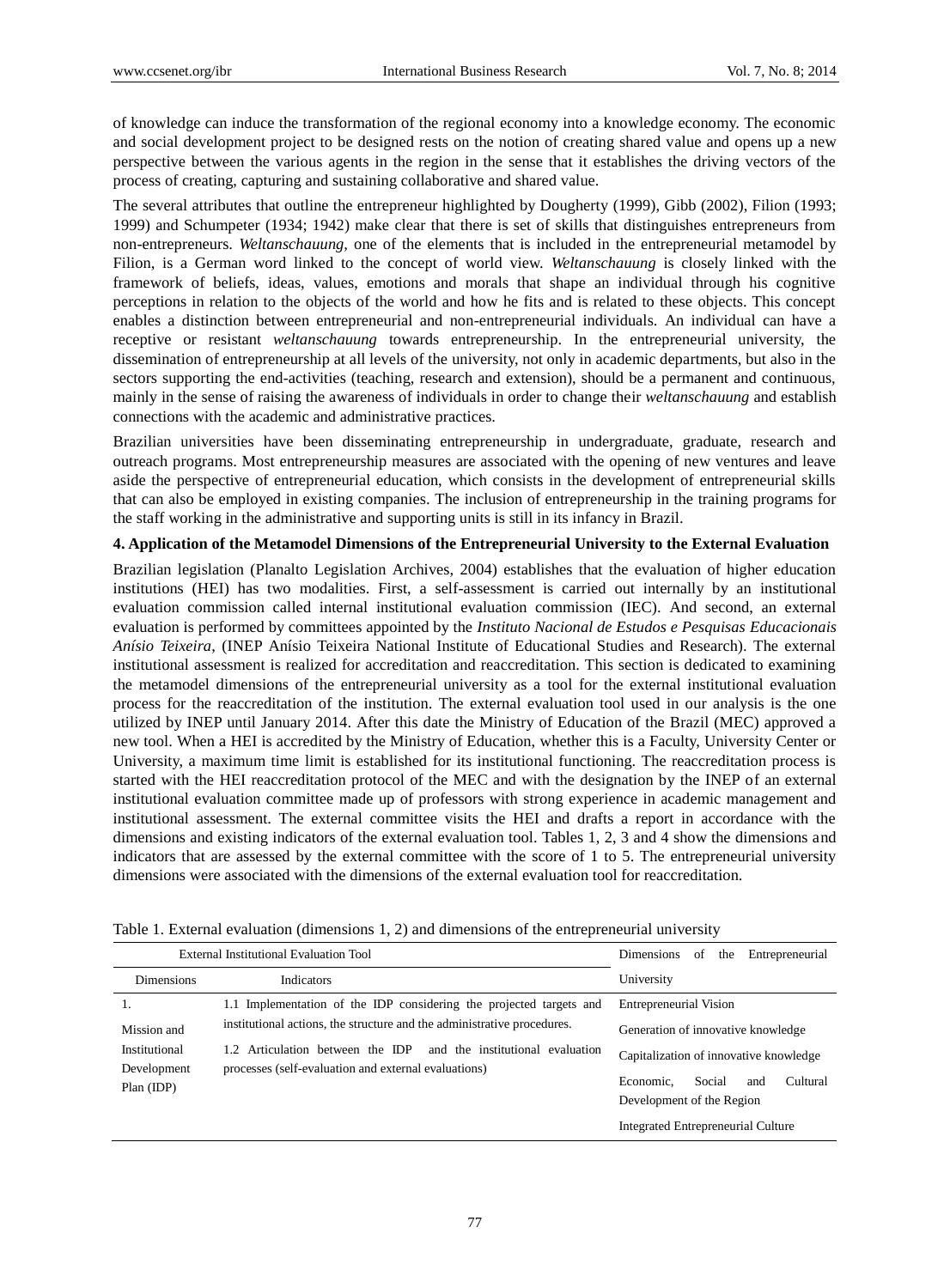| 2.               | 2.1 Consistency of the teaching, research and extension programs with        | <b>Entrepreneurial Vision</b>          |
|------------------|------------------------------------------------------------------------------|----------------------------------------|
| The teaching,    | the official documents                                                       | Generation of innovative knowledge     |
| research.        | 2.2 Institutional policies for undergraduate courses (bachelors and          | Capitalization of innovative knowledge |
| graduate's and   | technology courses) and sequential courses (when applicable) in the          |                                        |
| extension        | face-to-face modalities and their forms of operationalization.               | Social<br>Cultural<br>Economic,<br>and |
| program          | 2.3Institutional policies for undergraduate courses (bachelors and           | Development of the Region              |
| policies and the | technology courses) and sequential courses (when applicable) in the          |                                        |
| rules for their  | distance learning modalities and their forms of operationalization.          | Integrated Entrepreneurial Culture     |
| operationalizati | (Exclusive indicator for HEIs accredited in the distance learning            |                                        |
| on, including    | modality).                                                                   |                                        |
| procedures to    | 2.4 Institutional policies for graduate courses in the face-to-face modality |                                        |
| provide          | and the way they are operationalized (equally for faculties, universities    |                                        |
| incentives for   | and university centers).                                                     |                                        |
| academic         | 2.5 Institutional policies for graduate courses in the distance learning     |                                        |
| production,      | modality and the way they are operationalized (exclusive indicator for       |                                        |
| research         | HEIs accredited for the distance learning modality).                         |                                        |
| scholarships,    | Institutional scientific and undergraduate research policies and the ways    |                                        |
| tutoring and     | they are operationalized.                                                    |                                        |
| other modalities | Institutional extension policies and the ways they are operationalized,      |                                        |
|                  | with emphasis on initial and continued education and social relevance.       |                                        |

Developed by the authors from Inep Legislation Archives (2010).

| Table 2. External evaluation (dimensions 3, 4, 5) and dimensions of the entrepreneurial university |
|----------------------------------------------------------------------------------------------------|
|----------------------------------------------------------------------------------------------------|

| <b>External Institutional Evaluation Tool</b> |                                                                        | <b>Dimensions</b><br>of<br>the     |
|-----------------------------------------------|------------------------------------------------------------------------|------------------------------------|
| <b>Dimensions</b>                             | Indicators                                                             | <b>Entrepreneurial University</b>  |
| 3.                                            | 3.1. Consistency of social responsibility actions with the policies    | of<br>Generation<br>innovative     |
| Social responsibility of the                  | of the official documents.                                             | knowledge                          |
| institution, considered especially            | 3.2. Relations of the HEI with society; the public sector, the private | Capitalization<br>of<br>innovative |
| in relation to its contribution to            | sector and the labor market.                                           | knowledge                          |
| social inclusion, economic and                | 3.3. Relations of HEI with society: social inclusion.                  | Economic, Social and Cultural      |
| social development, protection                | 3.4. Relations of the HEI with society: protection of the              | Development of the Region          |
| of the environment, cultural                  | environment, cultural history, artistic production and cultural        | Spread of the entrepreneurial      |
| history, artistic production and              | heritage.                                                              | culture                            |
| cultural heritage                             |                                                                        |                                    |
| 4.                                            | 4.1. Consistency of communications with society with the policies      | Capitalization<br>of<br>innovative |
| Communication with society                    | of the official documents.                                             | knowledge                          |
|                                               | 4.2. Internal and external communications.                             | Economic, Social and Cultural      |
|                                               | 4.3. Ombudsman                                                         | Development of the Region          |
|                                               |                                                                        | Integrated<br>Entrepreneurial      |
|                                               |                                                                        | Culture                            |
| 5.                                            | 5.1. Consistency of the personnel and career policies of the           | Generation<br>of<br>innovative     |
| Personnel and career policies of              | teaching, administrative and technical staff. their improvement,       | knowledge                          |
| the teaching, administrative and              | professional development and working conditions with the policies      | Capitalization<br>innovative<br>of |
| technical staff, their                        | established in official documents.                                     | knowledge                          |
| improvement, professional                     | 5.2. Training of the teaching staff.                                   |                                    |
| development and working                       | 5.3. Institutional conditions for the teachers.                        | Economic, Social and Cultural      |
| conditions                                    | 5.4. Institutional Conditions for the technical-administrative staff.  | Development of the Region          |
|                                               | 5.5. Training of the face-to-face tutors and their institutional       |                                    |
|                                               | conditions (exclusive indicator for HEIs accredited for the distance   | Integrated<br>Entrepreneurial      |
|                                               | learning modality - DLM).                                              | Culture                            |
|                                               | 5.6. Training of the distance learning tutors and their institutional  |                                    |
|                                               | conditions (exclusive indicator for HEIs accredited for the distance   |                                    |
|                                               | learning modality - DLM).                                              |                                    |

Developed by the authors from Inep Legislation Archives (2010).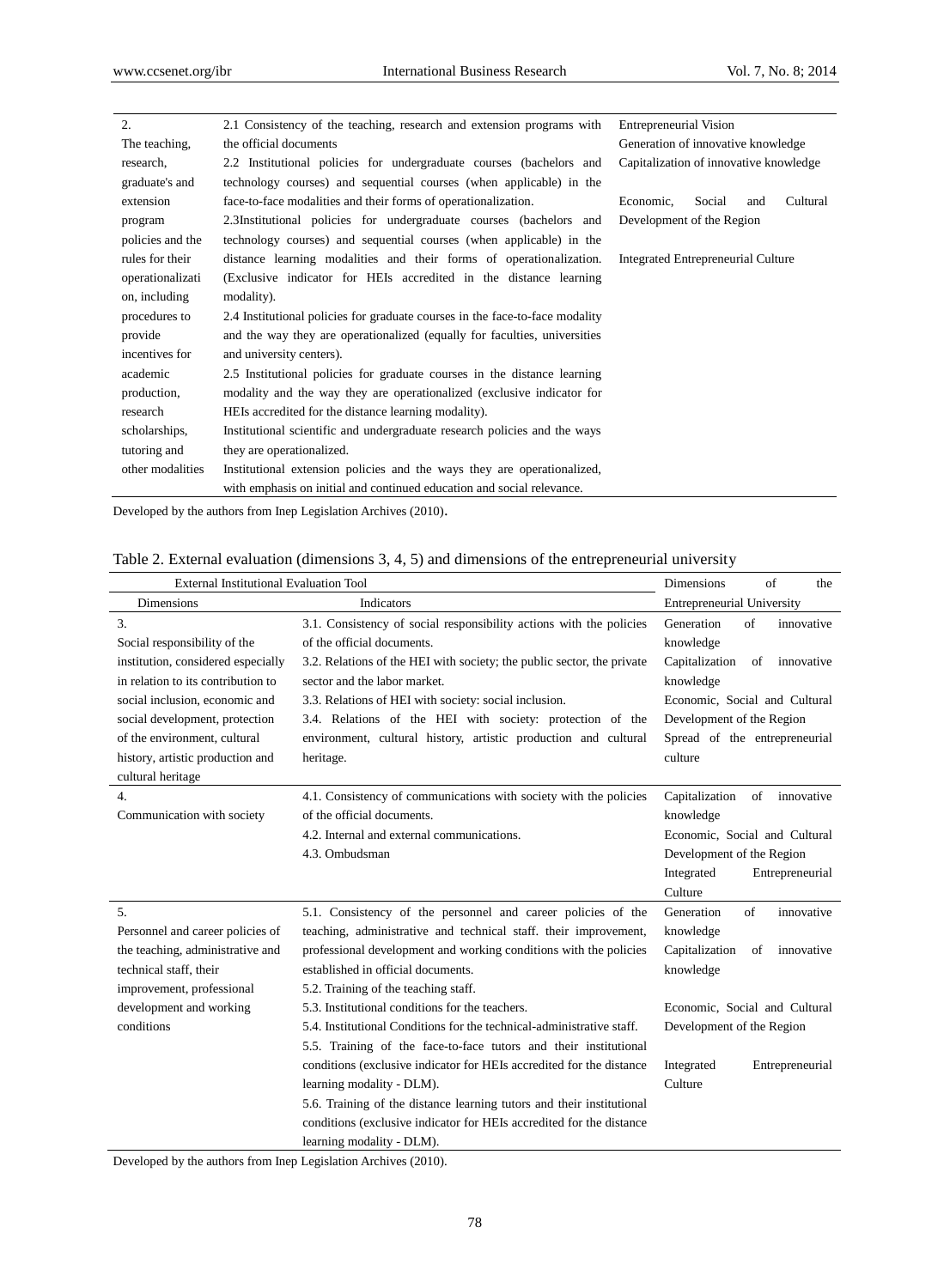| <b>External Institutional Evaluation Tool</b>                                                                                                                                                                 |                                                                                                                                                                                                                                                                                                                                                                                                         | <b>Dimensions</b>                                                           | of                        | the        |
|---------------------------------------------------------------------------------------------------------------------------------------------------------------------------------------------------------------|---------------------------------------------------------------------------------------------------------------------------------------------------------------------------------------------------------------------------------------------------------------------------------------------------------------------------------------------------------------------------------------------------------|-----------------------------------------------------------------------------|---------------------------|------------|
| <b>Dimensions</b><br>Indicators                                                                                                                                                                               |                                                                                                                                                                                                                                                                                                                                                                                                         | <b>Entrepreneurial University</b>                                           |                           |            |
| 6.<br>Organization and management of<br>the institution, especially the                                                                                                                                       | 6.1. Consistency of the institution's organization and management<br>with the policies established in official documents.<br>6.2. Institutional management (considering the particularities of                                                                                                                                                                                                          | Strategic Leadership                                                        |                           |            |
| operation and representativity<br>of its collegiate, its independence<br>and autonomy in relation to the<br>maintainer, and participation of<br>university community segments in<br>decision-making processes | distance learning courses, if applicable).<br>6.3. Operation, representation and autonomy of the Superior<br>Councils.<br>6.4. Operation, representation and autonomy of the course<br>collegiates.                                                                                                                                                                                                     | Integrated<br>Culture                                                       | Entrepreneurial           |            |
| 7.<br>Physical infrastructure, especially<br>regarding education and research,<br>the library, IT and communication                                                                                           | 7.1. Consistency of the physical infrastructure, especially regarding<br>education and research, the library, IT and communication<br>resources with the established standards in official documents.<br>7.2. General Facilities                                                                                                                                                                        | Generation<br>knowledge<br>Capitalization of innovative<br>knowledge        | of                        | innovative |
| resources                                                                                                                                                                                                     | 7.3. General facilities at the distance education centers (exclusive)<br>indicator of HEIs accredited for the distance learning modality -<br>DLM).<br>7.4. Library: collection, services and physical space.<br>7.5. Libraries of the distance education centers:<br>collection.<br>services and physical space (exclusive indicator for HEIs<br>accredited for the distance learning modality - DLM). | Economic.<br>Cultural Development of the<br>Region<br>Integrated<br>Culture | Social<br>Entrepreneurial | and        |

# Table 3. External evaluation (dimensions 6, 7) and dimensions of the entrepreneurial university

## Table 4. External evaluation (dimensions 8, 9, 10) and dimensions of the entrepreneurial university

| <b>External Institutional Evaluation Tool</b>                                                                                                                    |                                                                                                                                                                                                                                                                                                                                                                                                       | <b>Dimensions</b><br>Entrepreneurial<br>of<br>the                                                                                                                                                                                                          |
|------------------------------------------------------------------------------------------------------------------------------------------------------------------|-------------------------------------------------------------------------------------------------------------------------------------------------------------------------------------------------------------------------------------------------------------------------------------------------------------------------------------------------------------------------------------------------------|------------------------------------------------------------------------------------------------------------------------------------------------------------------------------------------------------------------------------------------------------------|
| <b>Dimensions</b>                                                                                                                                                | Indicators                                                                                                                                                                                                                                                                                                                                                                                            | University                                                                                                                                                                                                                                                 |
| 8.<br>Planning and evaluation,<br>particularly regarding<br>processes, results and the<br>effectiveness of the<br>institutional self-evaluation                  | Consistency of the planning and evaluation,<br>8.1.<br>particularly in relation to the processes, results and<br>efficiency of the institutional self-evaluation with the<br>established standards in official documents.<br>8.2. Institutional Self-evaluation<br>8.3. Academic-administrative planning and actions based<br>on the results of the evaluations.                                      | <b>Entrepreneurial Vision</b><br>Committed Strategic Leadership<br>Generation of innovative knowledge<br>Capitalization of innovative knowledge<br>Economic, Social and Cultural Development<br>of the Region<br><b>Integrated Entrepreneurial Culture</b> |
| 9.<br>Policies for service provision<br>to students                                                                                                              | 9.1. Consistency of the service provision policies to<br>students with the standards established in official<br>documents.<br>9.2. Academic support and development programs for<br>students regarding the realization of events<br>9.3. Institutional conditions for the service provision to<br>students.<br>9.4. Follow-up on graduates and creation of opportunities<br>for continuing education. | <b>Entrepreneurial Vision</b><br>Generation of innovative knowledge<br>Capitalization of innovative knowledge<br><b>Integrated Entrepreneurial Culture</b>                                                                                                 |
| 10.<br>Financial Sustainability,<br>focusing on the social<br>significance of the continuity<br>of commitments regarding<br>the provision of higher<br>education | 10.1. Consistency of financial sustainability presented by<br>the HEI with the established standards in official<br>documents.<br>10.2 Financial sustainability of the institution and fund<br>raising and allocation policies.<br>10.3 Policies focused on allocating resources to teaching,<br>research and extension programs.                                                                     | <b>Entrepreneurial Vision</b><br>Generation of innovative knowledge<br>Capitalization of innovative knowledge<br><b>Integrated Entrepreneurial Culture</b>                                                                                                 |

Developed by the authors from Inep Legislation Archives (2010).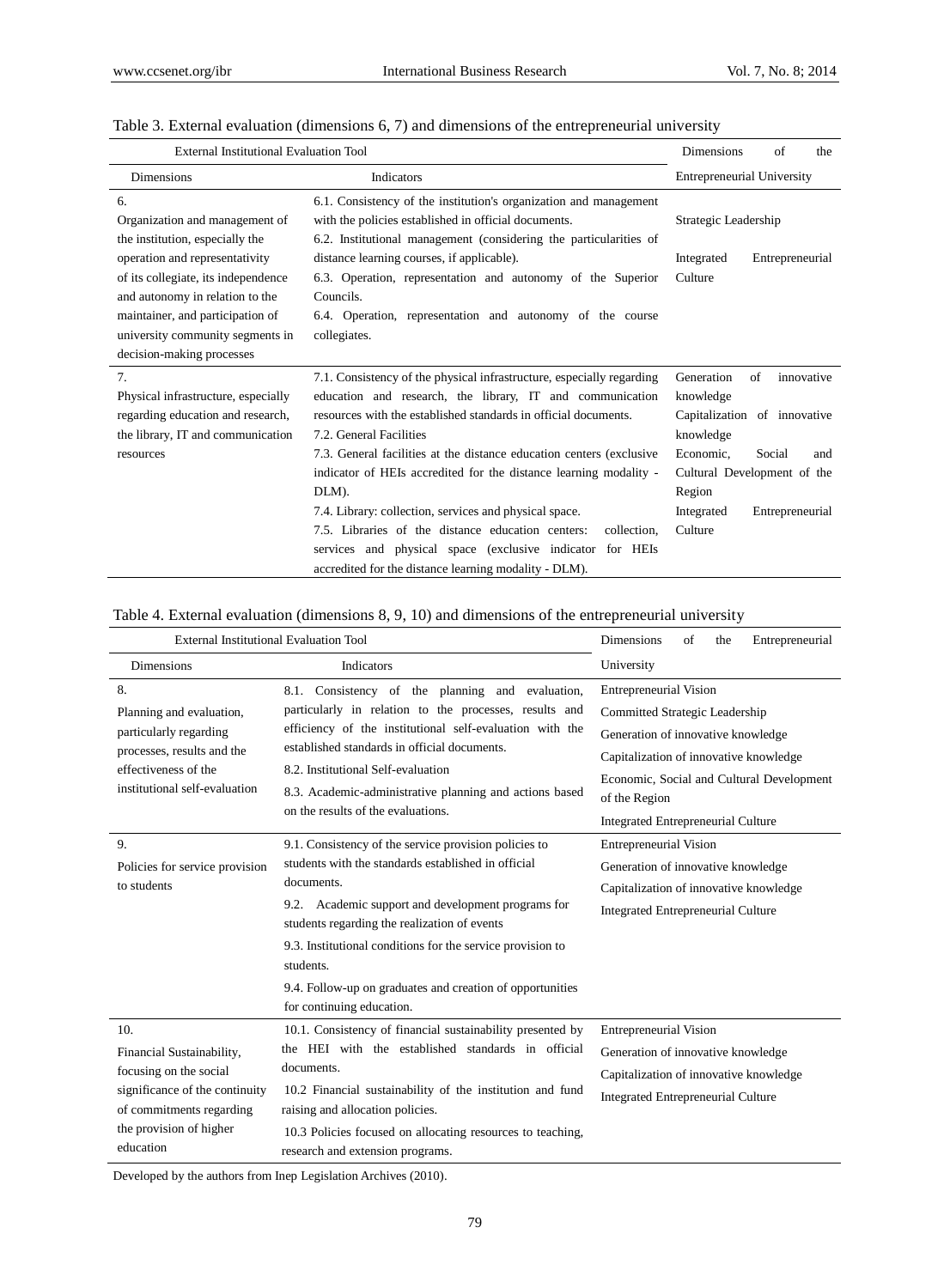The dimensions of the entrepreneurial university model, such as entrepreneurial vision, committed strategic leadership, generation of innovative knowledge, capitalization of innovative knowledge, economic and social development of the region and an integrated entrepreneurial culture, are closely linked to the dimensions to assess the plan and mission, teaching, research and extension policies, social responsibility, personnel policies, organization and management of the institution, physical infrastructure, especially regarding education and research, and the financial sustainability.

## **5. Innovation and Implication of the Results**

The results obtained in the reflection are innovative because linking the entrepreneurial university dimensions with the dimensions of the external evaluation tool provide assistance in the identification and evaluation of programs, projects and actions in the field of entrepreneurship, enabling the identification of elements of entrepreneurial universities in Brazil.

The results obtained in this paper have the following implications: (a) they offer a foundation to broaden the discussion and reflections on the entrepreneurial university linked with the national higher education system; (b) they reveal that the entrepreneurial university can be guided by a set of dimensions and their respective indicators; (c) they open up avenues for studies and research on new models and formats of university organizations based on the entrepreneurship paradigm.

## **6. Concluding Remarks**

One can therefore infer that based on this metamodel for the entrepreneurial university, the entrepreneurial vision dimension is linked to notions of the projected image and mission. The concept of the image projected into the future, represents the entrepreneurial university as an organization that is part of the entrepreneurship paradigm, performing all the functions and operations. The entrepreneurial university promotes internal changes and ruptures in order to adapt to the tensions arising from the environment and looks for flexibility and efficiency through new structures of authority and ways of allocating resources. The mission concept represents not only the teaching and research function, but also the economic, social and cultural development as the third mission of the university.

In all cases where the mission of the university is described and analyzed, all converge on the dimension of the ability to generate intensive, and not just incremental, innovative knowledge, but also on ruptures, proposing to introduce incentive policies and strategies for intensive, continuous and permanent research and development. The innovative knowledge generation dimension includes the notion that the knowledge generated must necessarily be used inside and outside the university. Inside, the knowledge should be used to improve programs, projects and actions of the university, such as the restructuring of undergraduate and graduate programs, entrepreneurial skill trainings, new teaching-learning strategies, reformulation of the curriculum and other educational measures. Outside the university, innovative knowledge can be used to promote economic, social and cultural development, generating benefits for the region through the creation of new companies, technology parks and favoring the implementation of an innovative ecosystem. The entrepreneurial university will only become an agent of economic and social change in the region if it's able to generate and apply innovative knowledge that requires major investments in research and development.

The economic and social development project to be designed rests on the notion of creating shared value and opens up a new perspective between the various agents in the region in the sense that it establishes the driving vectors of the process of creating, capturing and sustaining collaborative and shared value. The relationships between institutional management and an integrated entrepreneurial culture are integrating aspects that need to be analyzed in the light of strategic actions. The creation of the entrepreneurial university proposed by Kirby is guided by the implementation of strategic actions that seek to stimulate entrepreneurship. Each of the eight strategic actions, which include commitment, incorporation, implementation, communication, encouragement and support, recognition and reward, organization and promotion, establish the activities that must be performed at the university to enable the transformation into an entrepreneurial university.

Some measures in the field of entrepreneurship carried out by Brazilian universities and by actors engaged in the Brazilian educational system indicate that the entrepreneurial university subject needs to be explored in Brazil. The first such indication is the initiative to set up a standing committee on entrepreneurship in 2010 by the *Associação Nacional dos Dirigentes das Instituições Federais de Educação Superior* (ANDIFES, National Association of Higher Education Institution Rectors) in order to spread the culture of entrepreneurship and to formulate policies, programs and institutional actions based on the principles of entrepreneurship in public federal Brazilian universities. The second example is the seminar on the Entrepreneurial University held in 2010 by the *Fórum de Pró-Reitores de Extensão das Universidades Públicas Brasileiras* (FORPROEX, Dean's Forum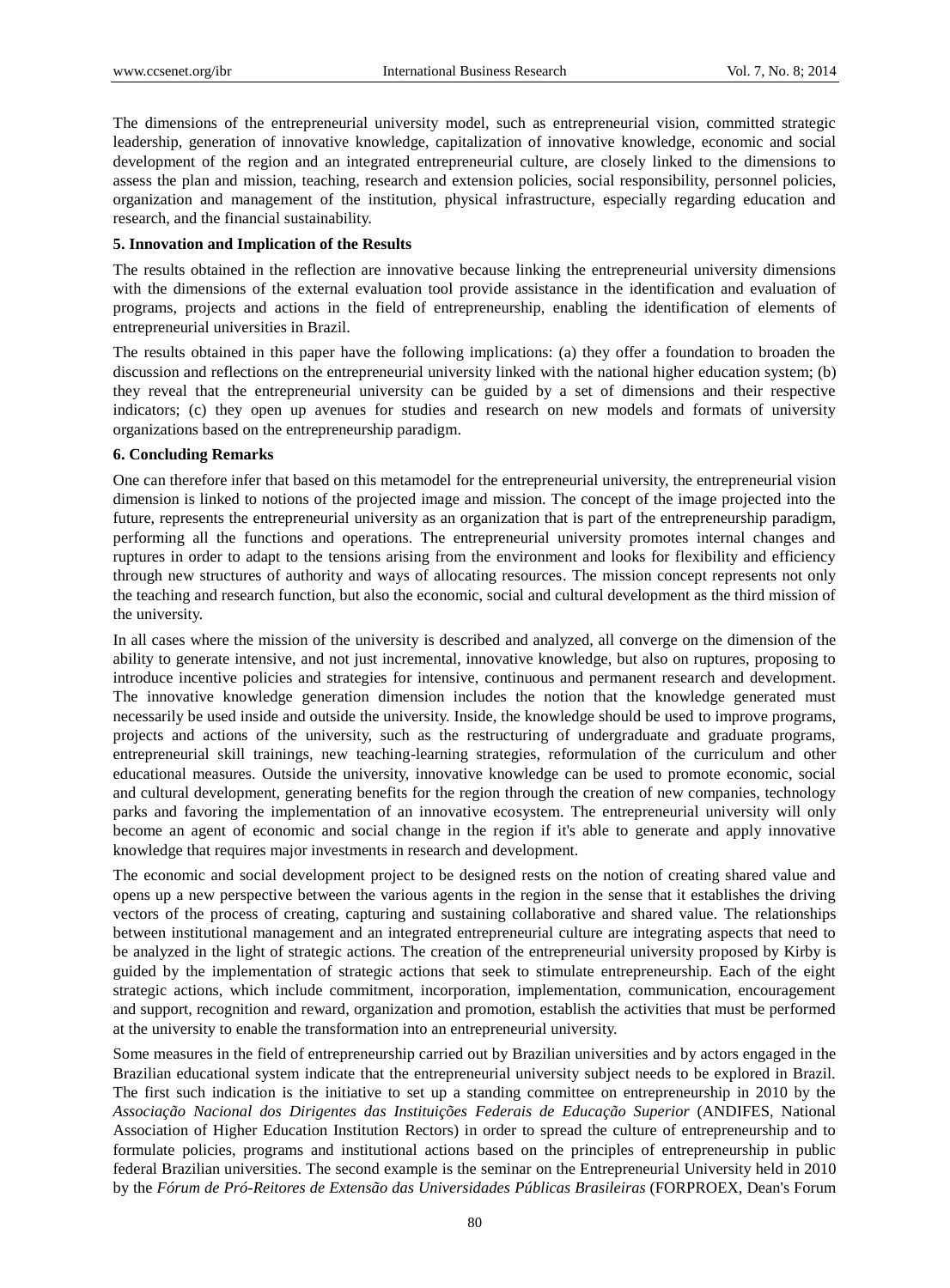for Extensions at Public Brazilian University) that aimed to stimulate the reflection on entrepreneurship in public universities and to formulate a set of systemic actions within the framework of public universities. The third example refers to the set of practices related to entrepreneurship that have been in progress in some Brazilian universities for the last 10 years, at least. These examples indicate a set of practices that are in progress within the Brazilian universities that could serve as analytical tools and mechanisms to flesh out the field of research linked to the theme of the entrepreneurial university in Brazil.

By establishing the link between the metamodel of the entrepreneurial university and the external evaluation tool of Brazilian higher education institutions, this paper has tried to point out the applications of the dimensions of the entrepreneurial university metamodel in the external evaluation system. This makes it worth highlighting that the proposal of an entrepreneurial university focusing on innovative entrepreneurial training, should place emphasis on basic and applied research with the ability to generate intensive, and not just incremental, innovative knowledge, but also on ruptures, proposing to introduce incentive policies and strategies for intensive, continuous and permanent research and development. Which means that the innovative knowledge generation dimension includes the notion that the knowledge generated must necessarily be used inside and outside the university.

## **References**

- Alvesson, M., & Sköldeberg, K. (2000). *Reflexive Methodology: new vistas for qualitative research*. London: Sage.
- Aranha, E. A., & Garcia, N. A. P. (2014). Dimensions of a metamodel of an entrepreneurial university. *African Journal of Business Management, 8*(10), 336–349. http://dx.doi.org /10.5897/AJBM2013.7101
- Bardin, L. (1997). *Content Analysis*. Lisboa: Edições.
- Clark, B. R. (1998). *Creating Entrepreneurial Universities: Organizational Pathways of Transformation*. Issues in Higher. New York: Elsevier.
- Clark, B. R. (2004). *Sustaining Change in Universities: Continuities in case studies and concepts.* England: Open University Press.
- Closs, L., Ferreira, G., Sampaio, C., & Perin, M. (2012). Fators that influence the university-industry technology transfer process: the case of PUCRS. *Contem. Adm. J., 16*(1), 59–78. http://dx.doi.org/10.1590/S1415-65552012000100005
- Conceição, P., & Heitor, M. (1999). University role: On the role of the university in the knowledge economy. *Science Public Policy, 26*(1), 37–51. http://dx.doi.org/10.3152/147154399781782617
- Costa, L. B., & Torkomian, A. L. V. (2008). Na exploratory study about new kind of enterprise: the academic spin-offs. *Contem. Adm. J., 12*(2), 395–427.
- Costa, P. R., Porto, G. S., & Feldhaus, D. (2010). Management of company-university cooperation: a brazilian multinacional case. *Contem. Adm. J., 14*(1), 100–121. http://dx.doi.org/10.1590/S1415-65552010000100007
- Dougherty, D. (1999). Organizing for innovation. In Clegg, S. R., Hardy, C., & Nord, W. R. (Eds.), *Organizational studies Handbook: actions and organizational analysis*. São Paulo: Atlas.
- Etzkowitz, H. (1998). The norms of entrepreneurial science: cognitive effects of the new university-industry linkages. *Res. Pol., 27*(8), 823–833. http://dx.doi.org/10.1016/S0048-7333(98)00093-6
- Etzkowitz, H. (2001). The Second academic revolution and the rise of Entrepreneurial Science. *IEEE Tech. Soc. Mag*., 19–29.
- Etzkowitz, H. (2004). The evolution of the entrepreneurial university. *Int. J. Tech. Glob., 1*(1), 64–77.
- Etzkowitz, H., Mello, J. M. C., & Almeida, M. (2005). Towards "meta-innovation" in Brazil: the evolution of the incubator and the emergence of a triplex helix. *Res. Pol., 34*(4), 411–424. http://dx.doi.org/10.1016/j.respol.2005.01.011
- Etzkowitz, H., Ranga, M., & Dzisah, J. (2012). Whither the university? The *Novum Trivium* and the transition from industrial to knowledge society. *Social Science Inf., 51*(2), 143–164. http://dx.doi.org/10.1177/0539018412437099
- Etzkowitz, H., Webster, A., Gebhardt, C., & Terra, B. R. C. (2000). The future of the university and the university of the future: evolution of ivory tower to entrepreneurial paradigm. *Res. Pol., 29*, 313–330.